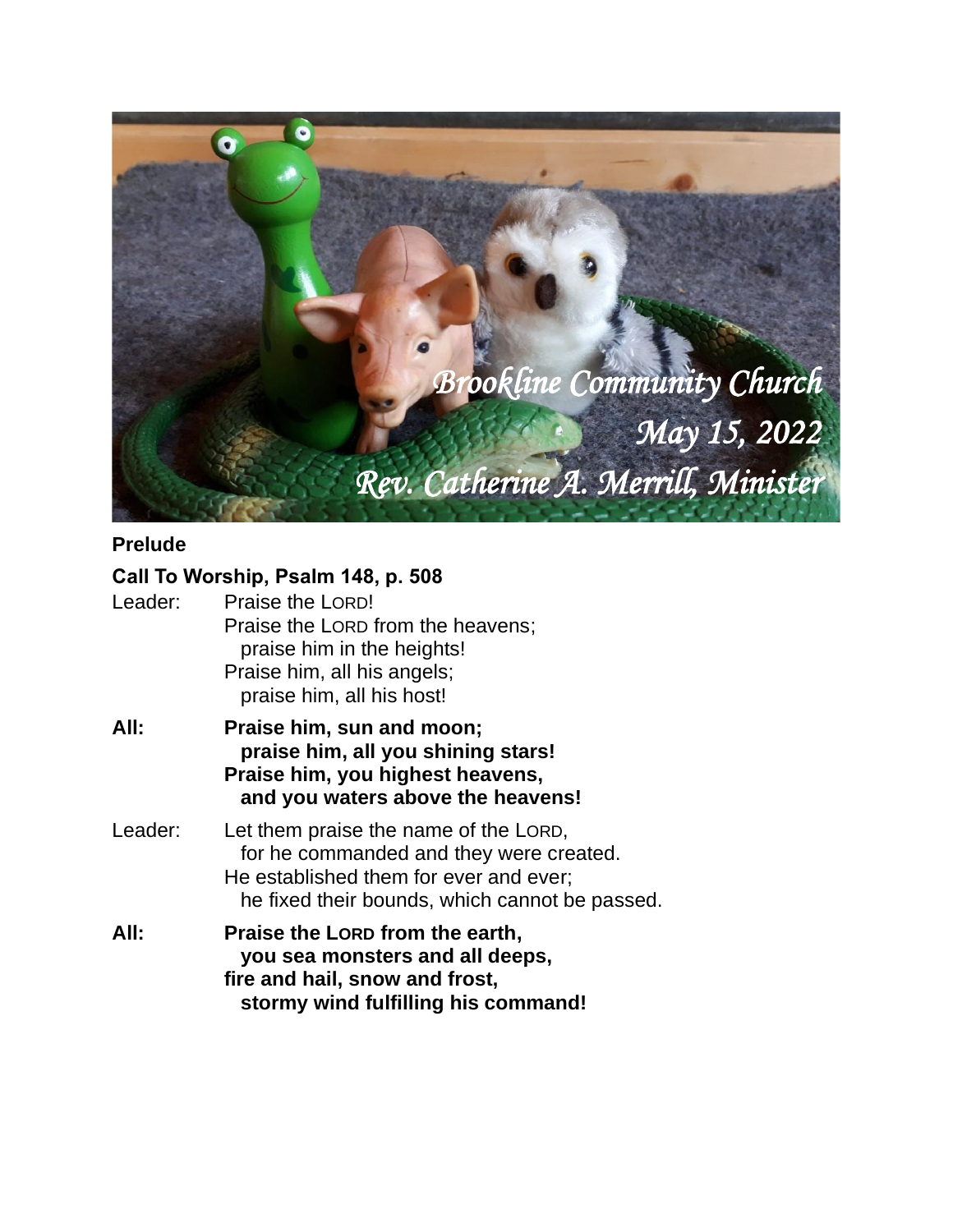| Leader: | Mountains and all hills,<br>fruit trees and all cedars!<br>Wild animals and all cattle,<br>creeping things and flying birds!                         |
|---------|------------------------------------------------------------------------------------------------------------------------------------------------------|
| All:    | Kings of the earth and all peoples,<br>princes and all rulers of the earth!<br>Young men and women alike,<br>old and young together!                 |
| Leader: | Let them praise the name of the LORD,<br>for his name alone is exalted;<br>his glory is above earth and heaven.                                      |
| All:    | He has raised up a horn for his people,<br>praise for all his faithful,<br>for the people of Israel who are close to him.<br><b>Praise the LORD!</b> |

### **Hymn #353** *For the Beauty of the Earth*

If you have a favorite hymn you'd like to include in our worship service, just send it along and I'll look for a good place for it.

#### **Children's Message: How do differences make a better fit?**

### **Hymn #437** *Help Us Accept Each Other*

### **A Prayer of Joys and Concerns:**

The response to "O God of love," is "**raise us to new life in Christ**."

### **Let us recite the Lord's Prayer together:**

Our Father who art in heaven hallowed be thy name. Thy kingdom come, thy will be done, on earth as it is in heaven. Give us this day our daily bread, and forgive us our trespasses, as we forgive those who trespass against us. And lead us not into temptation, but deliver us from evil, for thine is the kingdom, and the power, and the glory forever. Amen.

[For next week, please feel free to send me your joys & concerns and I'll include them in our prayers: [minister@bccnh.org](mailto:minister@bccnh.org) or call/text (857) 259-7269.]

### **Hymn #576** *I Have Decided to Follow Jesus*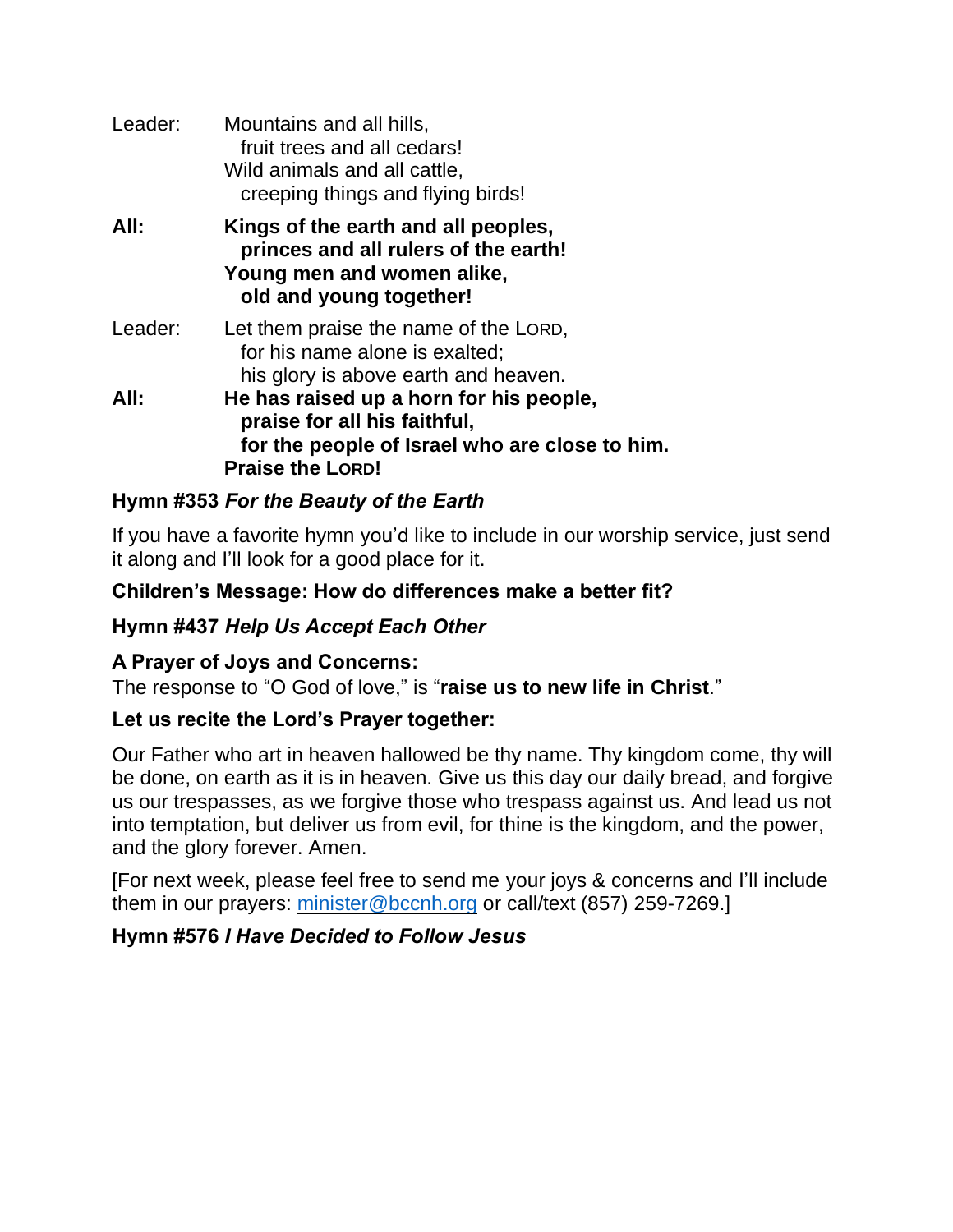### **Scripture Reading: Acts 11:1-18, p. 895**

Now the apostles and the believers who were in Judea heard that the Gentiles had also accepted the word of God. So when Peter went up to Jerusalem, the circumcised believers criticized him, saying, 'Why did you go to uncircumcised men and eat with them?' Then Peter began to explain it to them, step by step, saying, 'I was in the city of Joppa praying, and in a trance I saw a vision. There was something like a large sheet coming down from heaven, being lowered by its four corners; and it came close to me. As I looked at it closely I saw four-footed animals, beasts of prey, reptiles, and birds of the air. I also heard a voice saying to me, "Get up, Peter; kill and eat." But I replied, "By no means, Lord; for nothing profane or unclean has ever entered my mouth." But a second time the voice answered from heaven, "What God has made clean, you must not call profane." This happened three times; then everything was pulled up again to heaven. At that very moment three men, sent to me from Caesarea, arrived at the house where we were. The Spirit told me to go with them and not to make a distinction between them and us. These six brothers also accompanied me, and we entered the man's house. He told us how he had seen the angel standing in his house and saying, "Send to Joppa and bring Simon, who is called Peter; he will give you a message by which you and your entire household will be saved." And as I began to speak, the Holy Spirit fell upon them just as it had upon us at the beginning. And I remembered the word of the Lord, how he had said, "John baptized with water, but you will be baptized with the Holy Spirit." If then God gave them the same gift that he gave us when we believed in the Lord Jesus Christ, who was I that I could hinder God?' When they heard this, they were silenced. And they praised God, saying, 'Then God has given even to the Gentiles the repentance that leads to life.'

### **Reflection on the Scripture:**

## **Hymn #540** *Take Time to Be Holy*

### **MINISTRY OF SHARING**

**\*DOXOLOGY: #809 "Praise God from whom all blessings flow; Praise Him, all creatures here below; Praise Him above, ye heavenly host. Praise Father, Son and Holy Ghost. Amen."**

**\*Prayer of Dedication for the Gifts We've Been Given:**

**Loving God, we give you thanks for the ministry of reconciliation to which you call us in the name of Jesus Christ and his resurrection. Accept these gifts for your mission to heal all creation. May they be a testament to your love for us as we share them in love for you; through Jesus Christ we pray. Amen.**

**Announcements**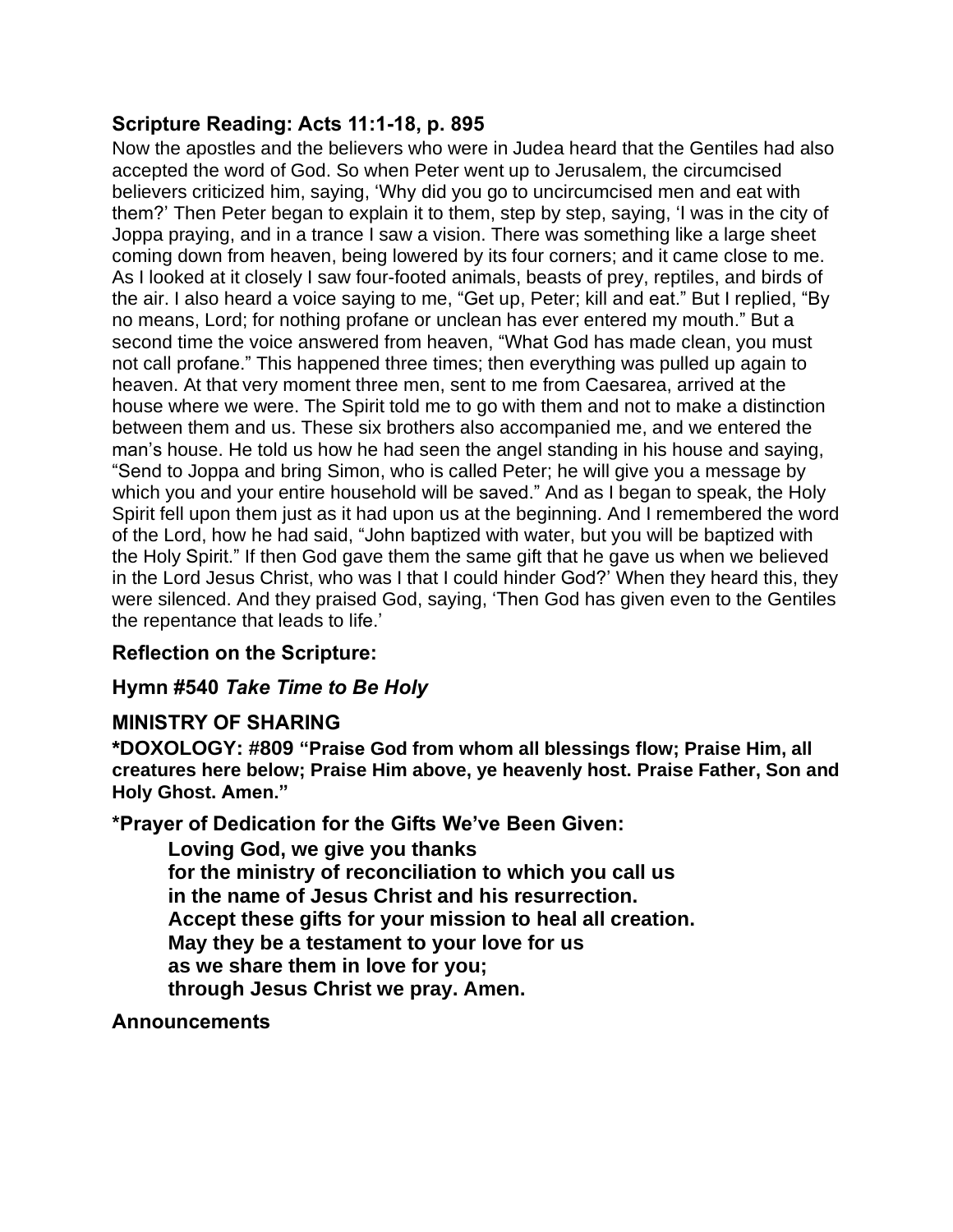# **A Prayer to Send us Back Out into the World (a riff on Psalm 148)**

| Leader: | Praise the LORD! We've been given the gift of noticing all that's in                    |  |  |
|---------|-----------------------------------------------------------------------------------------|--|--|
|         | God's creation, the heavens and all the angels and heavenly host<br>that watch over us. |  |  |
| All:    | Praise the LORD! From the farthest reaches of the universe to                           |  |  |
|         | the raindrops rolling off the leaves and into the aquifer to keep                       |  |  |
|         | life going here at home.                                                                |  |  |
| Leader: | Praise the LORD! And let me be grateful that I depend on God's                          |  |  |
|         | creation made to bring order from chaos.                                                |  |  |
| All:    | Praise the LORD! Even when the chaos seems to roll up to my                             |  |  |
|         | door in snowbanks and black flies. Even when I make choices                             |  |  |
|         | that put more chaos and destruction in my own life, because                             |  |  |
|         | God is still with me.                                                                   |  |  |
| Leader: | Praise the LORD! God has created such diversity that we are always                      |  |  |
|         | surrounded by God's grace, from hilltop to strawberry bud.                              |  |  |
| All:    | Praise the LORD! Everyone has an opportunity to stop focusing                           |  |  |
|         | on themselves and focus on how God has knit us together as a                            |  |  |
|         | community that spans the planet.                                                        |  |  |
| Leader: | Praise the LORD! There is no power like God in our lives. Let us                        |  |  |
|         | speak our praise in words and deeds.                                                    |  |  |
| All:    | Praise the LORD! God has strengthened us, praises us, cares                             |  |  |
|         | for us because we are a vital part of God's creation.                                   |  |  |
| Leader: | Praise the LORD! Amen.                                                                  |  |  |
| All:    | <b>Praise the LORD! Amen.</b>                                                           |  |  |
|         | CONGREGATIONAL RESPONSE: #839 "God Be With You Till We Meet Again;                      |  |  |

*by his [counsels](https://www.youtube.com/watch?v=dQTRoTkkz3g) guide, uphold you, with his sheep securely fold you; God be with you till we meet [again.](https://www.youtube.com/watch?v=dQTRoTkkz3g)"*

# **Postlude**

*Here ends our worship, now let our service begin.*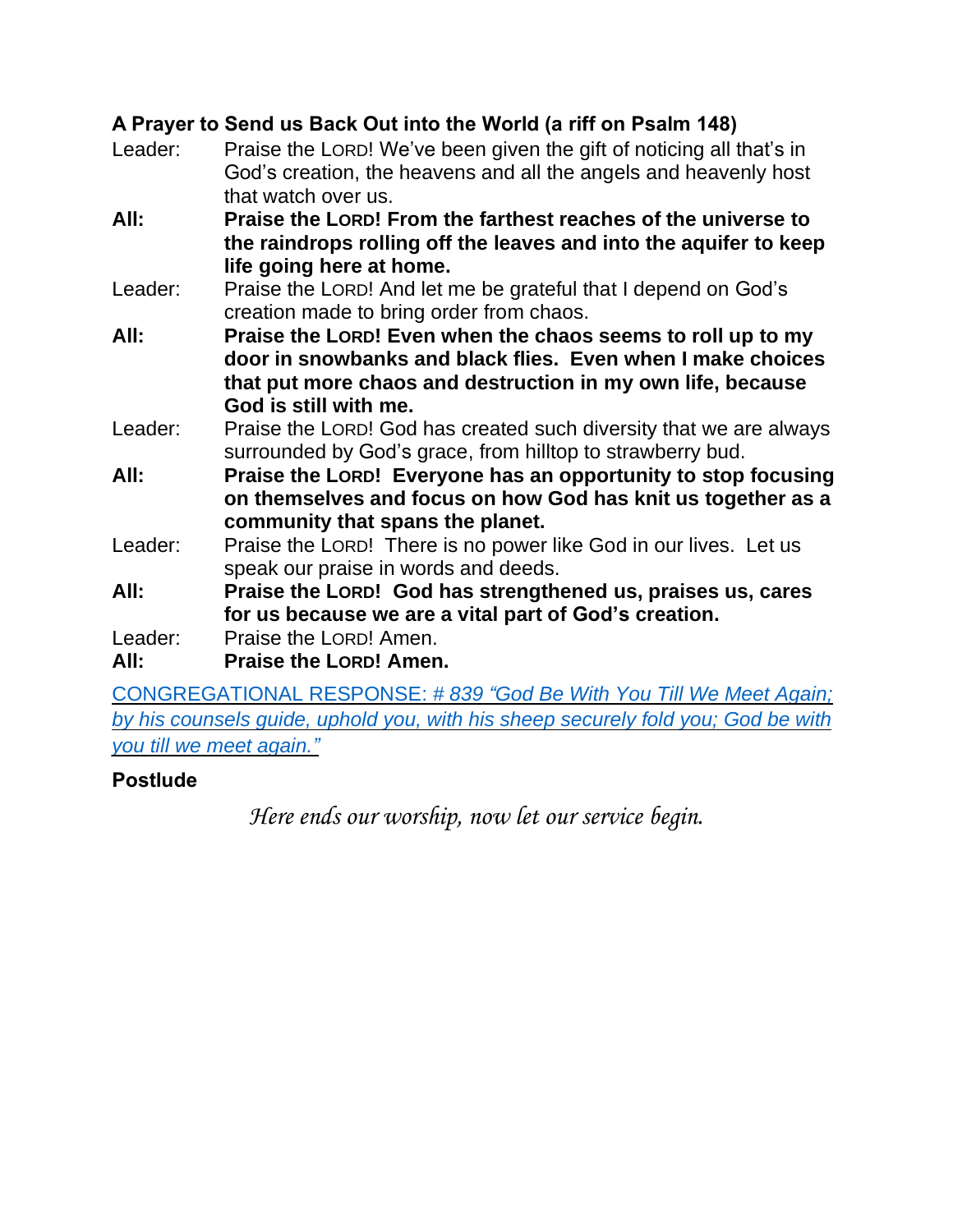#### **Psalm 148**

Psalm 148 is the third song in the fivefold doxology that concludes the Psalter (Psalms 146-150).

The First Movement of Praise (vv. 1-6): In this first poetic unit, the praise is in the heavens, the heights. First come God's angels and host. Angels are messengers; the "host" likely refers to the host of heavenly messengers, or to the sun, moon, and stars or even to a military host. Next summoned to praise are objects of nature: sun, moon, stars, and sky. The cosmology includes the notion that rainwater comes from above and therefore must be above the sky that expands above. So the highest realms of creation are called to the praise of God the creator.

The call from heaven is to praise God's "name" (v. 5), for the name is representative of God. The reason is that God has created all those called to praise – the angels, heavenly host, sun, moon, stars, sky and rain. God also set the order of creation and the place in it for all those called to praise. The creator brought order out of chaos, a word of good news for the community that shaped the final parts of the Psalter and that continued to deal with the aftermath of exile.

Second Movement of Praise (vv. 7-14). Verse 7 begins anew with the same imperative call to praise – "Praise the Lord" – but this time from the earth. There is no one like God.

The final verse narrows the focus to the community in a covenant relationship with the creator. "Horn" is usually a symbol of strength. God brings that strength to them. The creator and divine king makes life possible for this community. The psalm ends as it began, with the imperative call to praise: "Praise the Lord!"

Walter Brueggemann and William H. Bellinger, Jr. *Psalms, in New Cambridge Bible Commentary* (New York: Cambridge University Press, 2014), 611-614.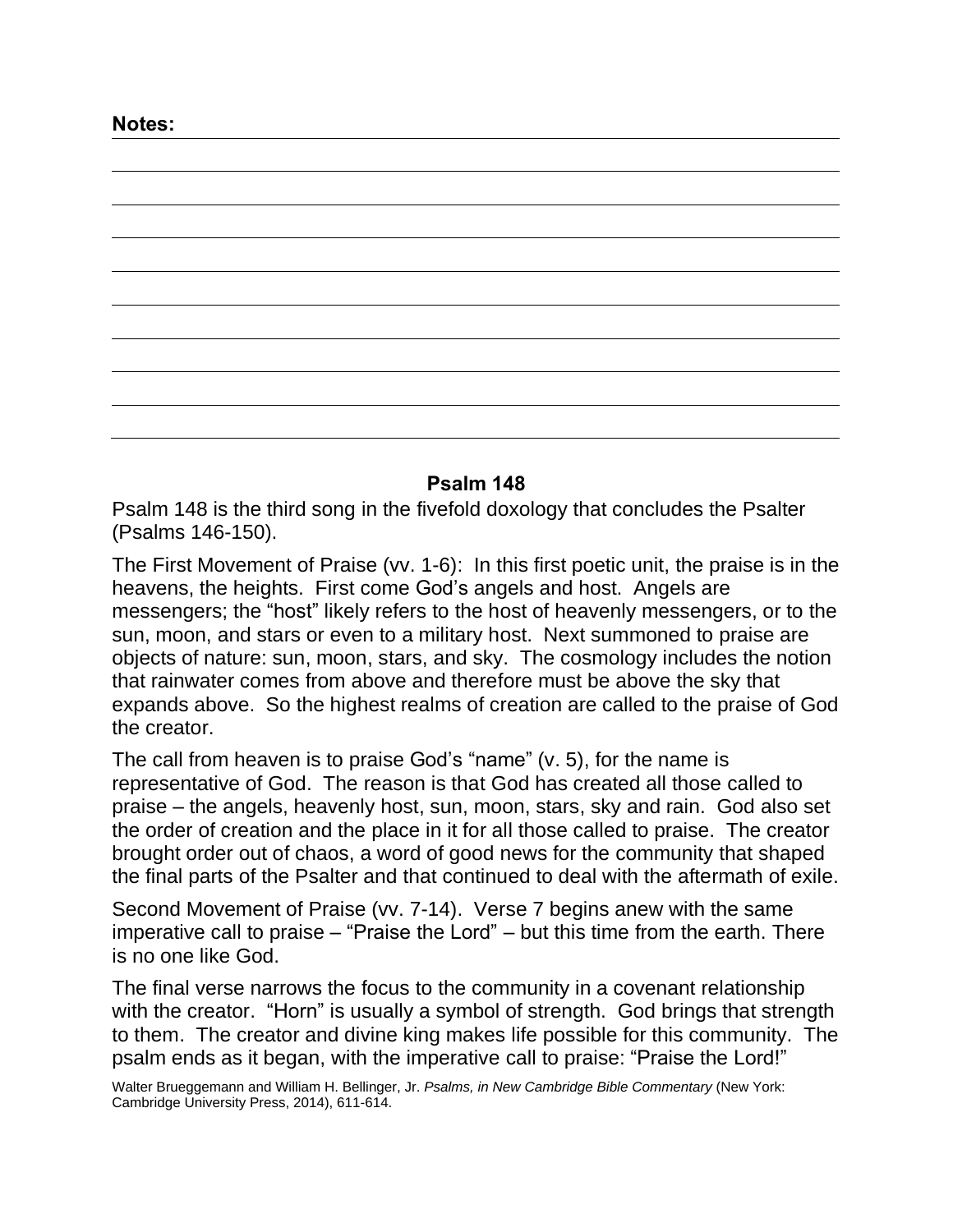

PRAYER LIST **(5/15/22)**

- Friends & family of Braedon O'Connor, Elly Austin, Patty Birner, Jesse Delrossi.
- For everyone to stay as healthy as they can in the days to come
- For the friends & families of those who have died alone
- For our church, that we remain patient with the process of re-opening
- For Luca, Amy's nephew, whose treatments continue
- For Joe, Megan's friend, recovering from knee surgery
- For Joelle, Megan's friend & Joe's wife, recovering from heart surgery
- For Leslie, Susan Haight's relative, who is out of the ICU but still in the hospital, and for Susan's nephew who is bearing a great deal of the burden
- For Polly, John Panto's sister, recovering from a stroke, who's moving into another facility
- For Louise, Rev. Cath's family friend, who has an inoperable brain tumor
- For Michael Esposito, friend of Susan and Russell's family, who is out of a coma but facing innumerable surgeries and other medical challenges
- For Cathy, a friend of Marjorie & David, whose family is going through a really rough patch.
- For Joanne, Bob's cousin, who's in the hospital
- For Nadia Weidman's family in Ukraine, who have left their home to seek safety.
- For the people of Ukraine, who are finding new life in the death that surrounds them this Eastertide
- For those who have no one to pray for them, accept our prayers
- Individuals serving in our military & their families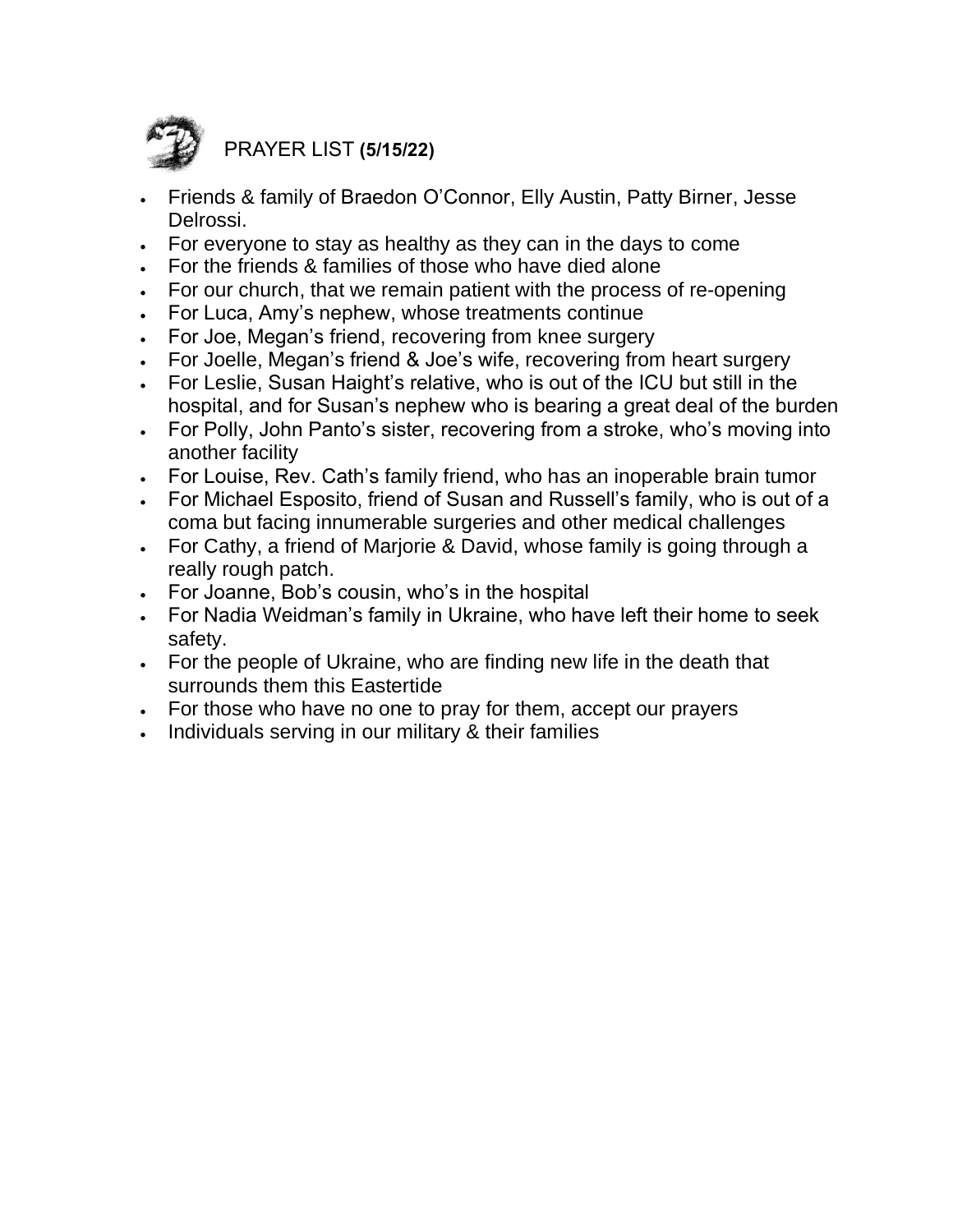## **Household Prayer: Morning<sup>1</sup>**

Delivering God, each day we awaken to your goodness and our hearts cry out in praise as you set us to tasks for the life of the world. Do not let us hinder your love, but strengthen our will, as we offer thanks in every simple gesture of this day. Amen.

## **Household Prayer: Evening**

Faithful God, the nightly dance of earth, moon, and stars speaks of your gift: love given, love received. We give thanks this night for the love you have shown to us this day. Let us rest in your peace and awaken in joy. Amen.

## **Questions for Reflection**

In Acts 11:1–18, Peter, led by the Spirit, discloses God's new directions to heal creation, and the church reconfigures its social boundaries. The Gentiles, who were excluded from the church in Jerusalem because their eating habits were judged to be vile and unclean, are now included by the reconciling work of the Spirit. Where is God's Spirit opening us to new directions in mission this day?

### **Daily Awareness Reflection<sup>2</sup>**

At the end of the day, I've been asking myself the following questions. I jot down the answers and ask them again the next evening. I've found it helps me to remain centered as well as increasing my awareness of God in my life. It takes about 10 minutes.

- 1. Slow down. Stop. Prepare yourself to pray by becoming aware of the love with which God looks on you …
- 2. Note the gifts God has given you today. Give thanks to God for them …
- 3. Ask God that this be a time of special grace and revelation …
- 4. With God, review the day. Look at the stirrings of your heart, your thoughts, and your choices as the day progressed. Which have been of God? Which have not? What does God want to say to you about both? …
- 5. Ask for forgiveness for failures/omissions, for healing from their effects …
- **6.** Look forward to the following day, and plan concretely with God how to live it according to God's desire for your life …

<sup>1</sup> The Morning & Evening Prayer and Question for Reflection are reprinted by permission of Westminster John Knox Press from *Feasting on the Word*® *Worship Companion*. Copyright 2014.

<sup>2</sup> Elizabeth Liebert, The Soul of Discernment (Louisville, KY: John Knox Press, 2015), 31.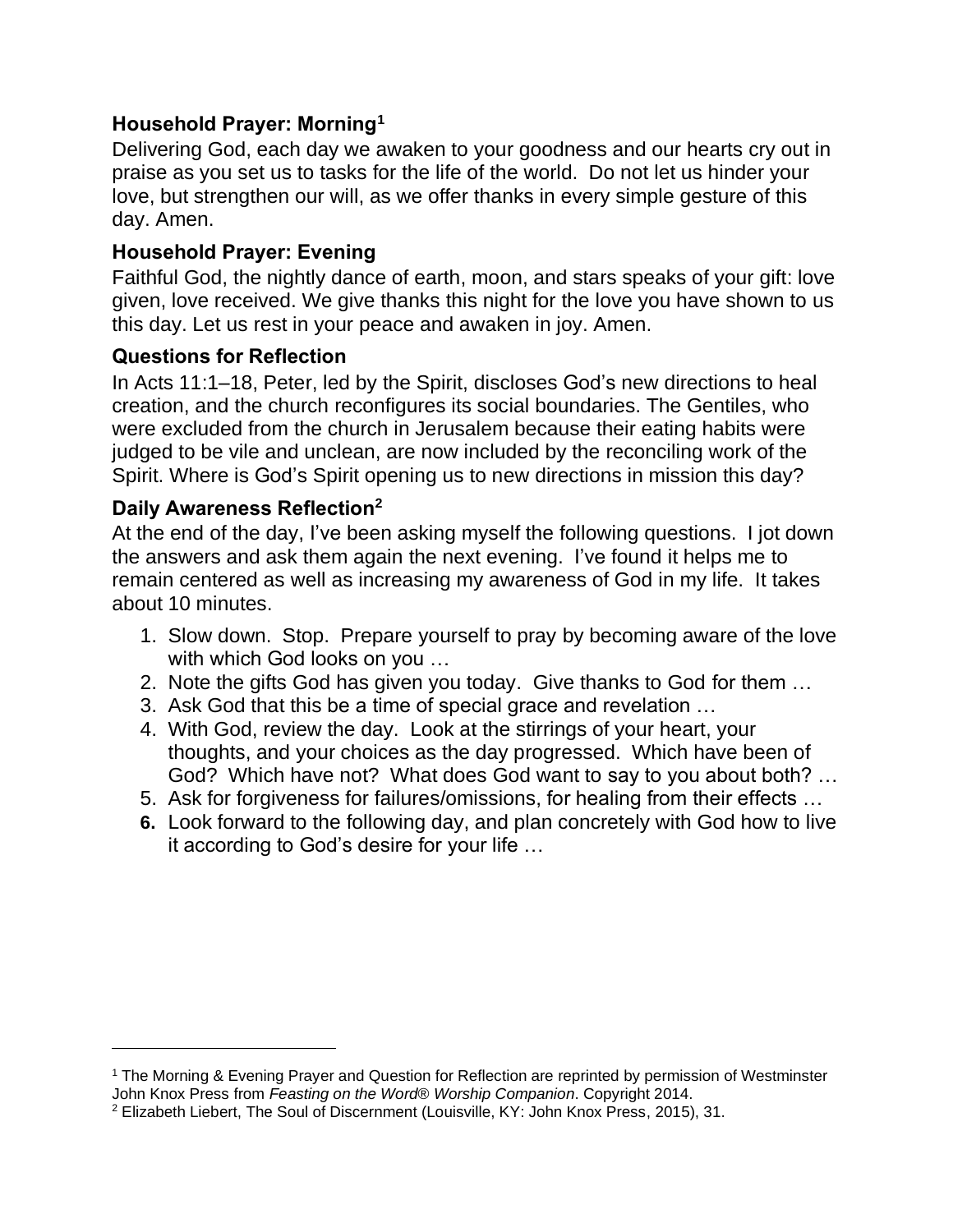### **Announcements**

The church's financial obligations continue. If you are able, please mail your offering to: Brookline Community Church, PO Box 507, Brookline, NH 03033.

|       |          |          | Actual Income   Actual Expenses   Income vs. Expenses +/- |
|-------|----------|----------|-----------------------------------------------------------|
| April | \$23.994 | \$33,647 | (\$9,654)                                                 |

Please shop smile.amazon.com and choose Brookline Community Church as your charity to support the church. Thanks!

There are several ways to send your offering.

**1.** Text "GIVE" to 603-506-4455 for your first time. Click "Sign In" then "Register for an Account**"**

**2.** Scan the QR code



**3.** Mail to: Brookline Community Church, PO Box 507, Brookline, NH 03033.

### **Homeless keys looking for an owner on the back table:**

In tidying up the 3<sup>rd</sup> floor classrooms, we found a number of keys that are looking for a home. They may have been there a while, so see if they were the set you were never able to find! See Susan Haight [\(sdlhaight@gmail.com\)](mailto:sdlhaight@gmail.com) for more details.

### **Take Home Meal on May 13: Turkey Meatballs with Gravy on Mashed Potato**

What could be better than a delicious meal you don't need to cook yourself!?!

### **Senior Luncheon, May 21st:**

Dripped beef sandwiches & Monte Cristo Sliders – you know it's going to be yummy!

### **Save the Date: Discerning When God is Calling the Church, 5/22, after worship**

We're continuing our time of discussion to discern where God is calling our church to go and grow. We want to explore questions like:

- What have we learned in this time of turmoil and change?
- Who is today's Brookline Community Church?
- What do our choices reveal about what we truly want to be?

We've gotten feedback asking us to be tighter on time, so we're aiming to make the session more compact.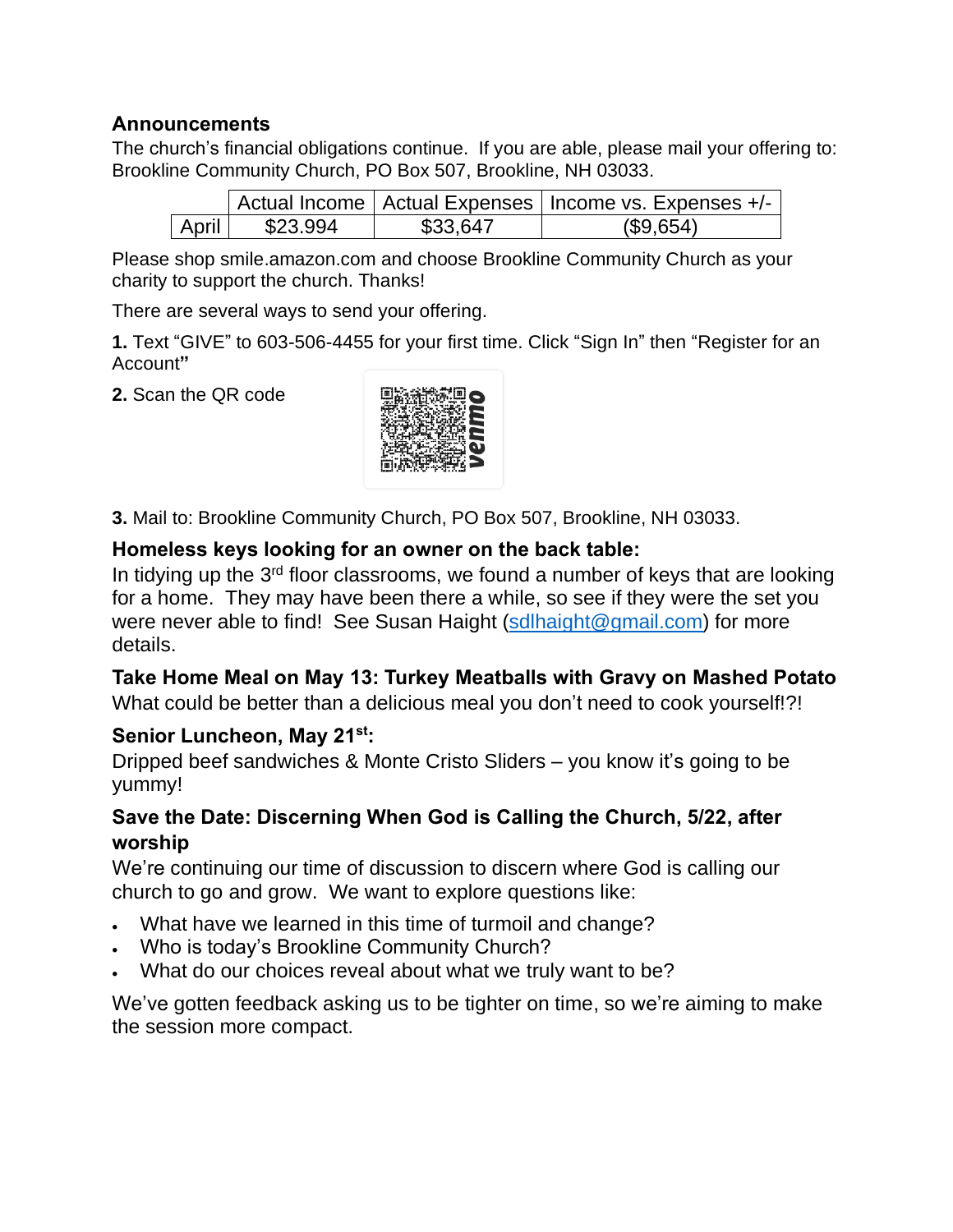## **Order Your June Take Home Meal Now: Smoked Barbeque**

On SATURDAY, June 18<sup>th</sup> at 4:00pm, there will be a special Take Home Meal pick up of barbeque, cornbread and other sides. There's a limited number of dinners (we really mean it!), so get your order in now.

### **May is Military Appreciation Month, bring in any extra cards we can send**

Outreach is putting together a note writing campaign to send notes to our military personnel. If you have spare note cards, please bring them in. Contact Amy [\(arazz3914@gmail.com\)](mailto:arazz3914@gmail.com) for more details.

### **Thank You for Supporting the UCC Ukrainian Relief Fund!**

We raised \$1,617 for the fund which is very much needed. We will continue to support relief efforts in Ukraine, so watch this space!

### **Looking for feedback on changes in our Covid protocols**

Over the next few weeks we'll be experimenting with changes in our Covid-19 protocols, trying to relax some of our guidelines. Our intention is to help folks feel more connected with one another. But the same changes might feel great for some and off-putting for others. Please speak with Rev. Cath, Ann or any of the deacons to let us know how the changes make you feel.

### **Free Covid Home Tests**

1. Gov. Sununu [announced](https://www.governor.nh.gov/news-and-media/free-home-rapid-covid-19-tests-now-available-new-hampshire-residents) a program to deliver free Covid home tests to NH [residents.](https://www.governor.nh.gov/news-and-media/free-home-rapid-covid-19-tests-now-available-new-hampshire-residents) You just go to the [program's](https://sayyescovidhometest.org/) website, put in your zip code and then follow the prompts. They're delivered via Amazon.

2. The federal government will deliver four tests to your home. Just enter your details on a special US Post [Office](https://special.usps.com/testkits) web page. And if you've ordered 4 in the past, you can get four more the same way!

#### **Brookline Food Pantry**

Although we cannot be together physically at this time, Outreach is continuing to work through the Brookline Welfare office & CERT (Community Emergency Response Team) to address our community's needs.

The Brookline food pantry is now open on Tuesdays & Thursdays from 10-2:00 for dropoffs only. There is a list on the Brookline Food Pantry's [Facebook](https://www.facebook.com/BrooklineFP/) page that is being updated as items are needed.

There's a family who has just become guardians of a little girl. They're looking for:

T-shirts/Onesies (long & short sleeve) Leggings Summer PJ's (long and short sleeve) Spring Coat Light Sweatshirts/sweaters

Size 5T shoes (summer closed-toe sandals and sneakers) Mother & Child gift card Target Gift Card Toddler Bed-size bedding